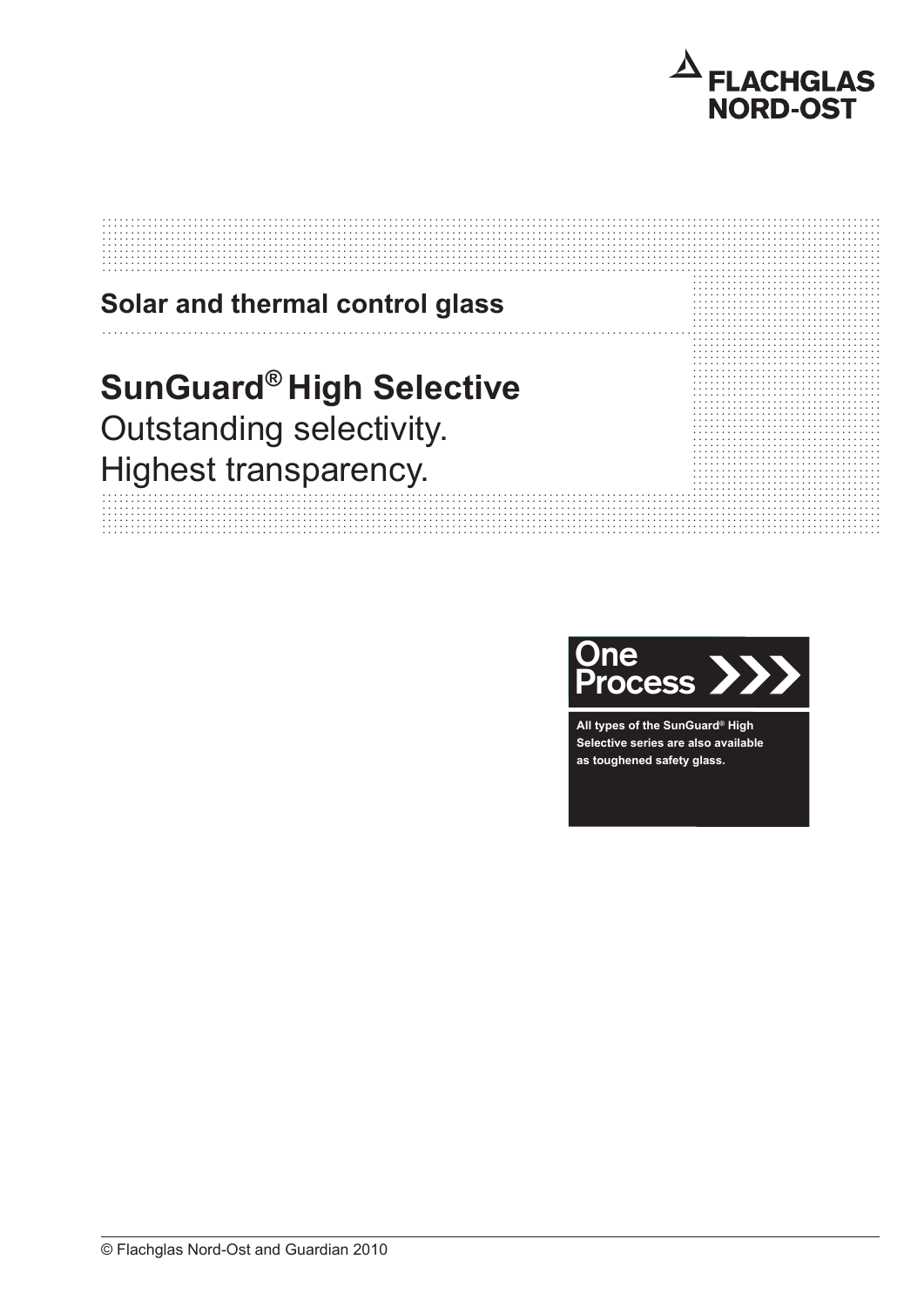

| Solar and thermal control glass |  |
|---------------------------------|--|
|                                 |  |
|                                 |  |
|                                 |  |
|                                 |  |
|                                 |  |
|                                 |  |
|                                 |  |
|                                 |  |
|                                 |  |
|                                 |  |
| <b>SunGuard® High Selective</b> |  |
|                                 |  |
|                                 |  |
|                                 |  |
|                                 |  |
|                                 |  |

## Exceptional transparency and selectivity with excellent thermal insulation.

Architects, investors and owners often choose glass coating that offer very high natural light transmission while ensuring energy savings. SunGuard® High Selective products meet these requirements. The multifunctional coating optimises daylight transmittance offering at the same time excellent solar and thermal protection properties.

### The advantages of SunGuard® High Selective at a glance based on Guardian ExtraClear™ float glass:

- Very neutral appearance as to reflectivity and transparency
- Highly selective for minimised solar energy transmission together with maximum transparency
- Tempered version available
- Fast processing to toughened safety glass is possible (One Process)
- Available as laminated safety glass, later lamination is also possible

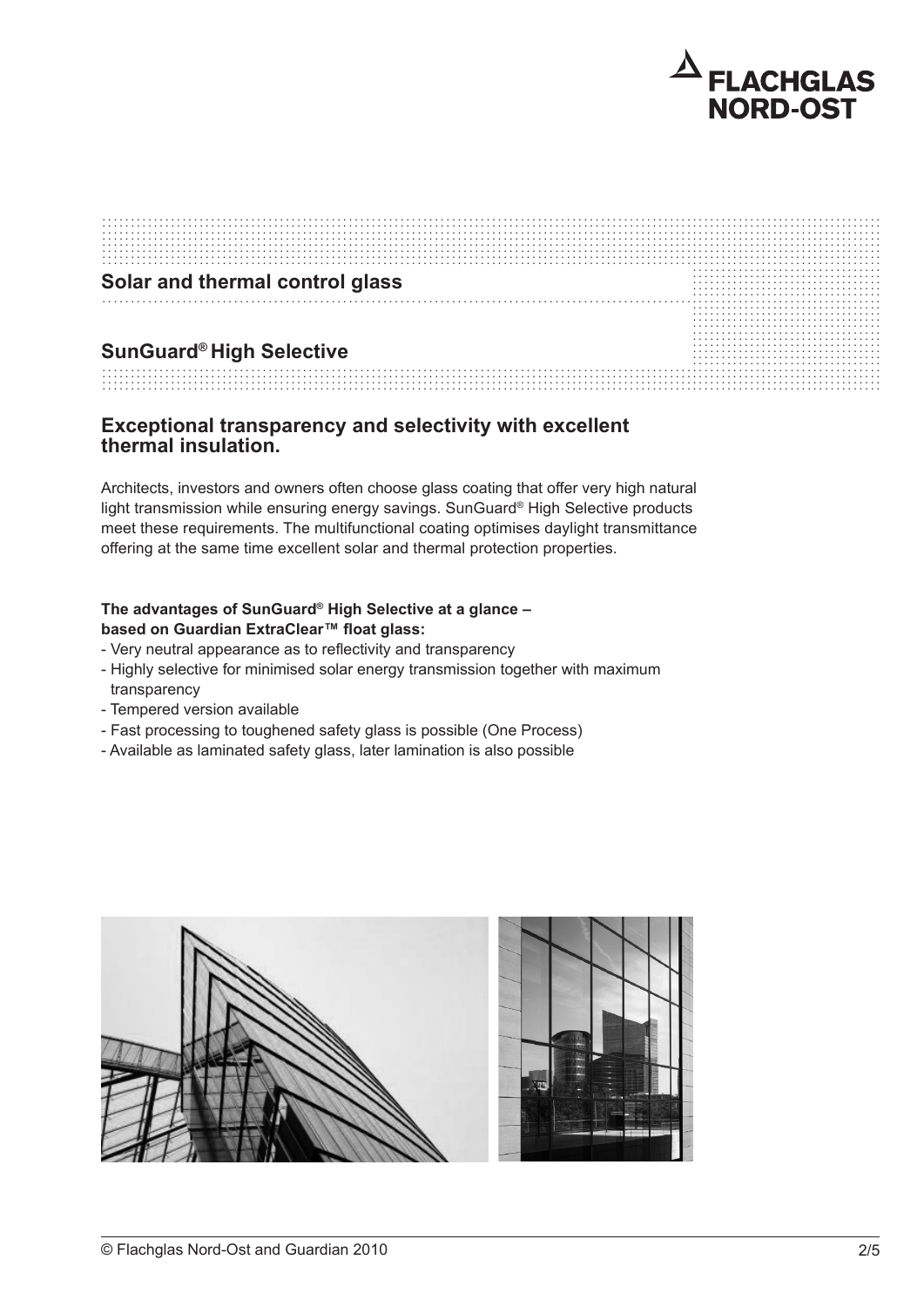

| Solar and thermal control glass |   |
|---------------------------------|---|
|                                 |   |
|                                 |   |
|                                 |   |
|                                 |   |
|                                 |   |
|                                 |   |
|                                 |   |
|                                 |   |
|                                 | . |
| <b>SunGuard® High Selective</b> |   |
|                                 |   |
|                                 |   |
|                                 |   |
|                                 |   |
|                                 |   |
|                                 |   |
|                                 |   |
|                                 |   |
|                                 |   |
|                                 |   |

#### **Super Neutral 70** Super Neutral 70

Glazing: 6-16-4 Outboard substrate: ExtraClear Inboard substrate: ExtraClear mboard substrate. Extractiear<br>Exterior appearance: Neutral

|                          | .                            |                             |                                        |                              |                |                  |                                |                    |                            |
|--------------------------|------------------------------|-----------------------------|----------------------------------------|------------------------------|----------------|------------------|--------------------------------|--------------------|----------------------------|
| Visible light            |                              |                             | Solar energy                           |                              |                | Solar factor (g) |                                | U-value $(EN 673)$ |                            |
| Trans-<br>mission<br>[%] | Reflection<br>outside<br>[%] | Reflection<br>inside<br>[%] | <b>Direct</b><br>trans-<br>mission [%] | Reflection<br>outside<br>[%] | Absorp.<br>[%] | EN<br>410<br>[%] | <b>DIN</b><br>67 507<br>$[\%]$ | Air<br>$[W/m^2K]$  | Argon<br>90%<br>$[W/m^2K]$ |
| 70                       |                              | 12                          | 39                                     | 34                           | 28             | 41               | 38                             | 1.4                |                            |

Glazing: 6-16-4, SunGuard® on #2.

#### Super Neutral 62 super neutral 62

Glazing: 6-16-4 Outboard substrate: ExtraClear Inboard substrate: ExtraClear Exterior appearance: Neutral

|                          | Visible light                |                             |                                 | Solar energy                 |                |                  | Solar factor (q)        |                   | U-value $(EN 673)$         |
|--------------------------|------------------------------|-----------------------------|---------------------------------|------------------------------|----------------|------------------|-------------------------|-------------------|----------------------------|
| Trans-<br>mission<br>[%] | Reflection<br>outside<br>[%] | Reflection<br>inside<br>[%] | Direct<br>trans-<br>mission [%] | Reflection<br>outside<br>[%] | Absorp.<br>[%] | EN<br>410<br>[%] | DIN<br>67 507<br>$[\%]$ | Air<br>$[W/m^2K]$ | Argon<br>90%<br>$[W/m^2K]$ |
| 62                       | 15                           |                             | 32                              | 37                           | 21             | 34               | 32                      | 1.3               |                            |

Glazing: 6-16-4, SunGuard® on #2.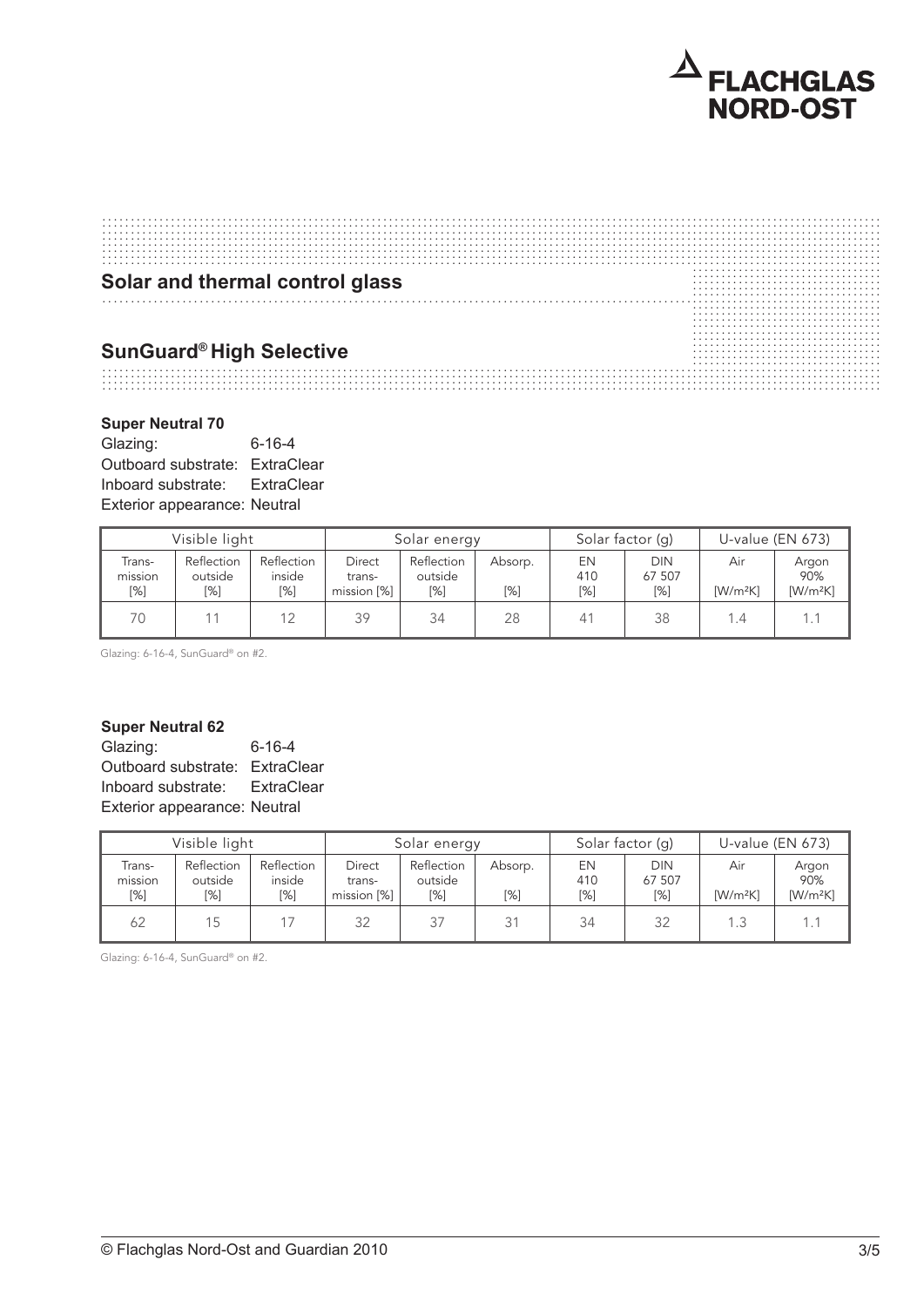

| Solar and thermal control glass |  |
|---------------------------------|--|
|                                 |  |
|                                 |  |
|                                 |  |
|                                 |  |
|                                 |  |
|                                 |  |
|                                 |  |
|                                 |  |
|                                 |  |
|                                 |  |
|                                 |  |
|                                 |  |
|                                 |  |
|                                 |  |
| <b>SunGuard® High Selective</b> |  |
|                                 |  |
|                                 |  |
|                                 |  |
|                                 |  |
|                                 |  |
|                                 |  |

## **Super Neutral 51**

Glazing: 6-16-4 Outboard substrate: ExtraClear Inboard substrate: ExtraClear Exterior appearance: Latitudical<br>Exterior appearance: Neutral Blue , sapor nounar o r High light transmission Julbuaru substra

| Visible light               |                              |                             | Solar energy                           |                              |                   | Solar factor (g) |                                | U-value $(EN 673)$ |                            |
|-----------------------------|------------------------------|-----------------------------|----------------------------------------|------------------------------|-------------------|------------------|--------------------------------|--------------------|----------------------------|
| Trans-<br>mission<br>$[\%]$ | Reflection<br>outside<br>[%] | Reflection<br>inside<br>[%] | <b>Direct</b><br>trans-<br>mission [%] | Reflection<br>outside<br>[%] | Absorp.<br>$[\%]$ | EN<br>410<br>[%] | <b>DIN</b><br>67 507<br>$[\%]$ | Air<br>$[W/m^2K]$  | Argon<br>90%<br>$[W/m^2K]$ |
| 51                          | 12                           | 23                          | 26                                     | 37                           | 37                | 28               | 26                             | 1.3                |                            |

Glazing: 6-16-4, SunGuard® on #2

# **Super Neutral 40**

Glazing: 6-16-4 Outboard substrate: ExtraClear Inboard substrate: ExtraClear Exterior appearance: Neutral Blue paper neatral 40 High light transmission Julboard substra

|                          | Visible light                |                             |                                 | Solar energy                 |                | Solar factor (g) |                      |                                            | U-value (EN 673)           |
|--------------------------|------------------------------|-----------------------------|---------------------------------|------------------------------|----------------|------------------|----------------------|--------------------------------------------|----------------------------|
| Trans-<br>mission<br>[%] | Reflection<br>outside<br>[%] | Reflection<br>inside<br>[%] | Direct<br>trans-<br>mission [%] | Reflection<br>outside<br>[%] | Absorp.<br>[%] | EN<br>410<br>[%] | DIN<br>67 507<br>[%] | Air<br>$\left[\text{W/m}^2\text{K}\right]$ | Argon<br>90%<br>$[W/m^2K]$ |
| 40                       | 16                           | 32                          | 21                              | 36                           | 43             | 23               | 22                   | 1.3                                        |                            |

Glazing: 6-16-4, SunGuard® on #2.